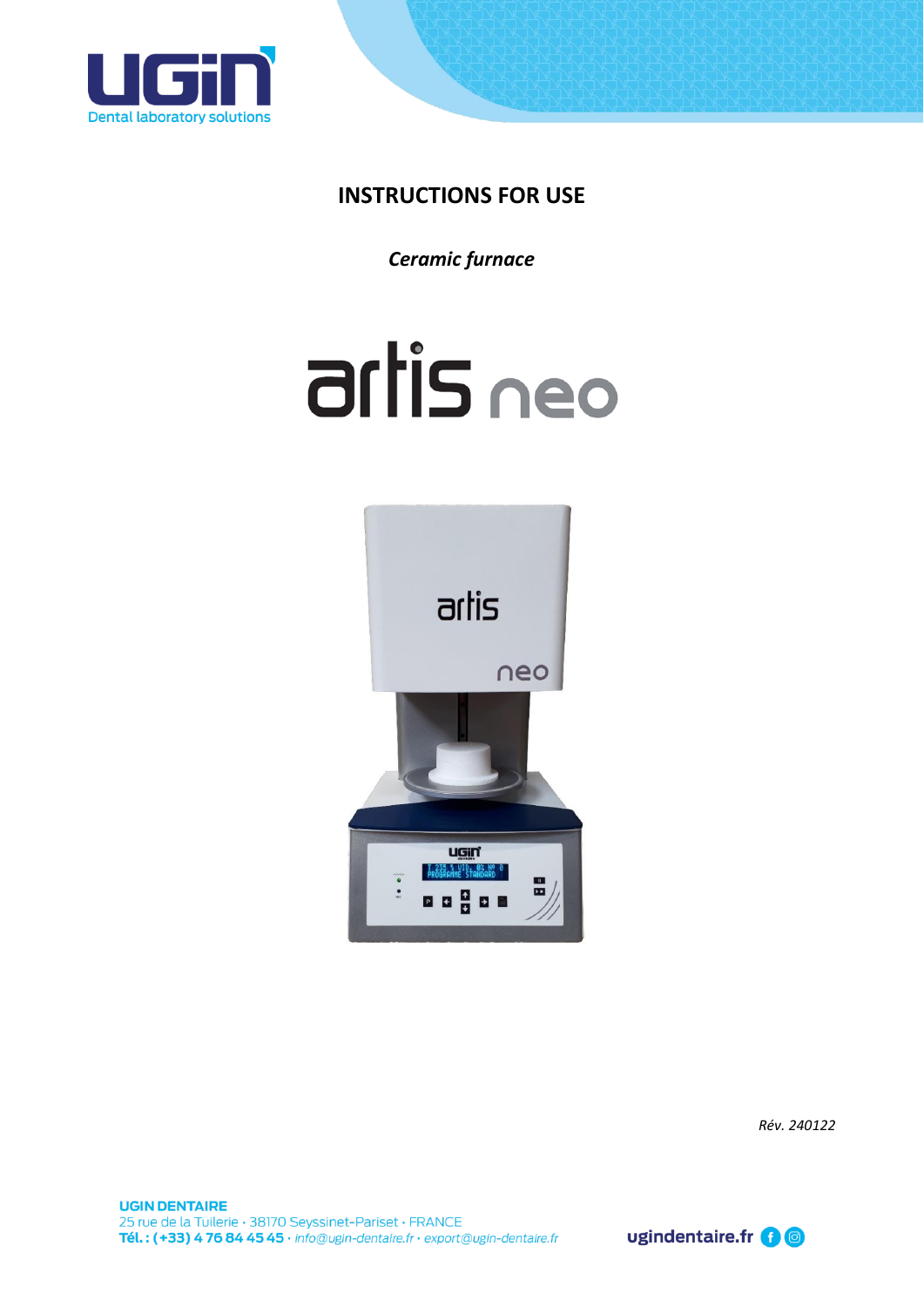# **ARTIS NEO**

| А.        |                |                  |  |  |  |
|-----------|----------------|------------------|--|--|--|
|           | a.             |                  |  |  |  |
|           | b.             |                  |  |  |  |
| <b>B.</b> |                |                  |  |  |  |
|           | 1 <sup>1</sup> |                  |  |  |  |
|           |                | 1.1.             |  |  |  |
|           |                | 1.2.             |  |  |  |
|           |                | 1.3.             |  |  |  |
|           |                |                  |  |  |  |
|           | 3.             |                  |  |  |  |
|           |                | 3.1.             |  |  |  |
|           |                | 3.2.             |  |  |  |
|           |                | 3.3.             |  |  |  |
|           |                |                  |  |  |  |
|           |                | 4.1.             |  |  |  |
|           |                | 4.2 <sub>1</sub> |  |  |  |
|           |                | 4.3.             |  |  |  |
|           |                |                  |  |  |  |
|           |                | 5.1.             |  |  |  |
|           |                | 5.2.             |  |  |  |
|           |                | 5.3.             |  |  |  |
|           |                | 5.4.             |  |  |  |
|           |                | 5.5.             |  |  |  |
|           |                | 5.6.             |  |  |  |
|           |                | 5.7.             |  |  |  |
|           |                | 5.8.             |  |  |  |
|           |                | 5.9.             |  |  |  |
|           |                |                  |  |  |  |
|           |                |                  |  |  |  |
|           | 6.             |                  |  |  |  |
|           | 7.             |                  |  |  |  |
|           | 8.             |                  |  |  |  |
|           | 9.             |                  |  |  |  |
|           |                | 9.1.             |  |  |  |
|           |                | 9.2.             |  |  |  |
|           |                |                  |  |  |  |
|           | 10.            |                  |  |  |  |
|           | 11.            |                  |  |  |  |

Non-contractual images Translation into English from original in French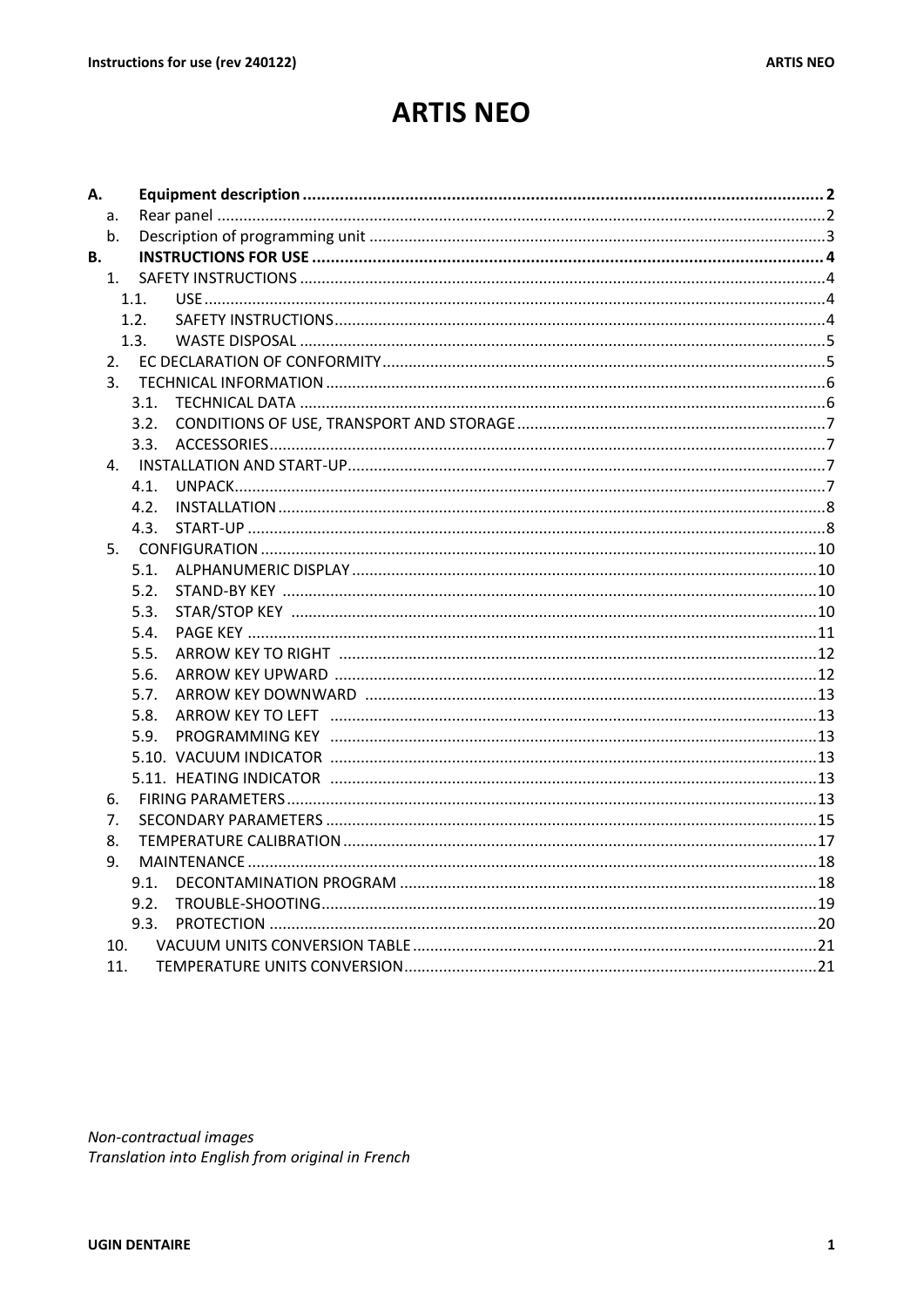### <span id="page-2-0"></span>**A. Equipment description**

### <span id="page-2-1"></span>**a. Rear panel**



# *N° DESCRIPTION* **1** Main ON/OFF switch **2** Mains power outlet (230V) **3** Vacuum hose connector

**4** Vacuum pump connection socket (230V)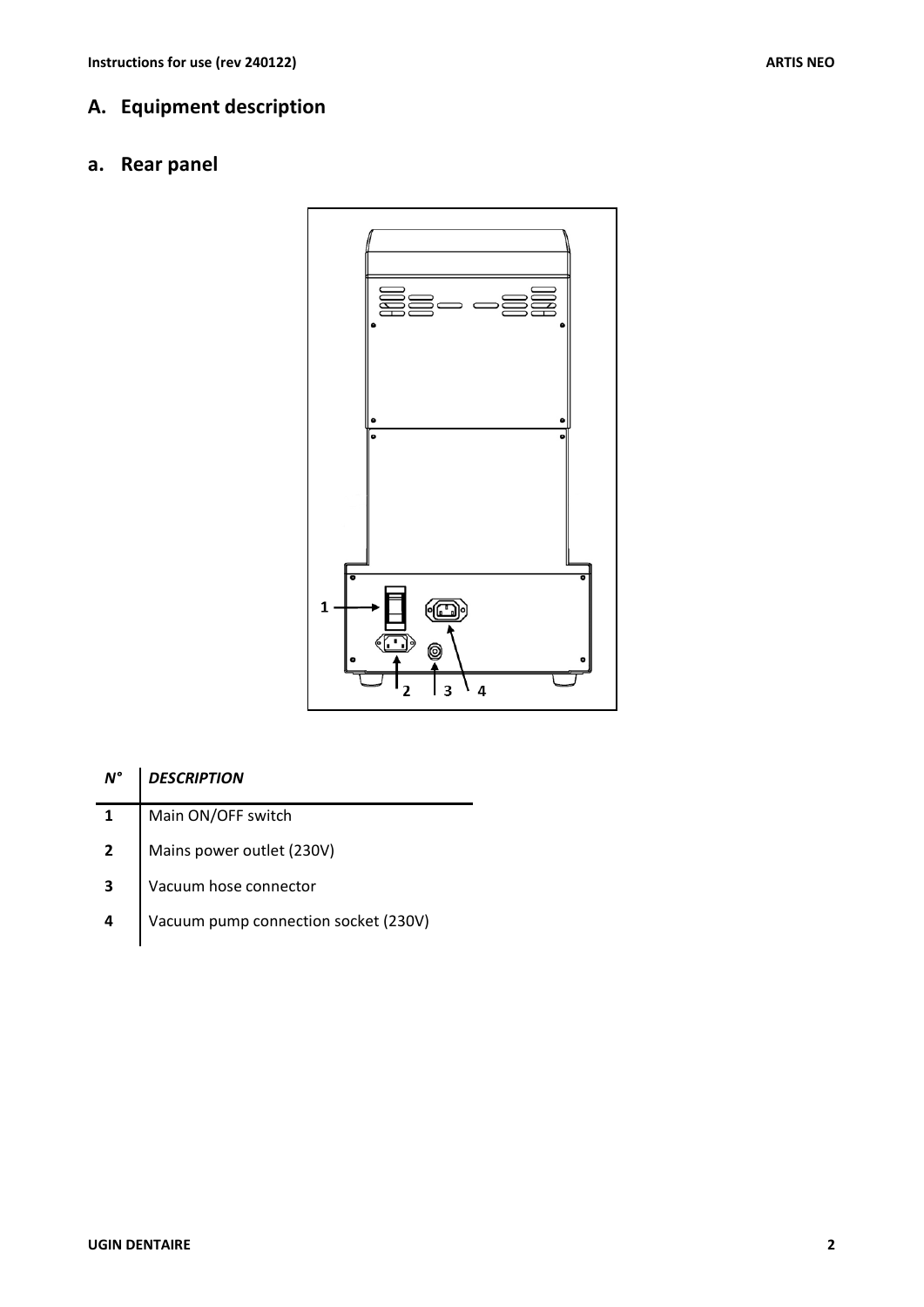# <span id="page-3-0"></span>**b. Description of programming unit**



| N° | <b>DESCRIPTION</b>   |
|----|----------------------|
| 5  | Alphanumeric display |
| 6  | Stand-by key         |
| 7  | Start/Stop key       |
| 8  | Page KEY             |
| 9  | Arrow keys           |
| 10 | PROGRAMMING key      |
| 11 | Vacuum indicator     |
| 12 | Heating indicator    |
|    |                      |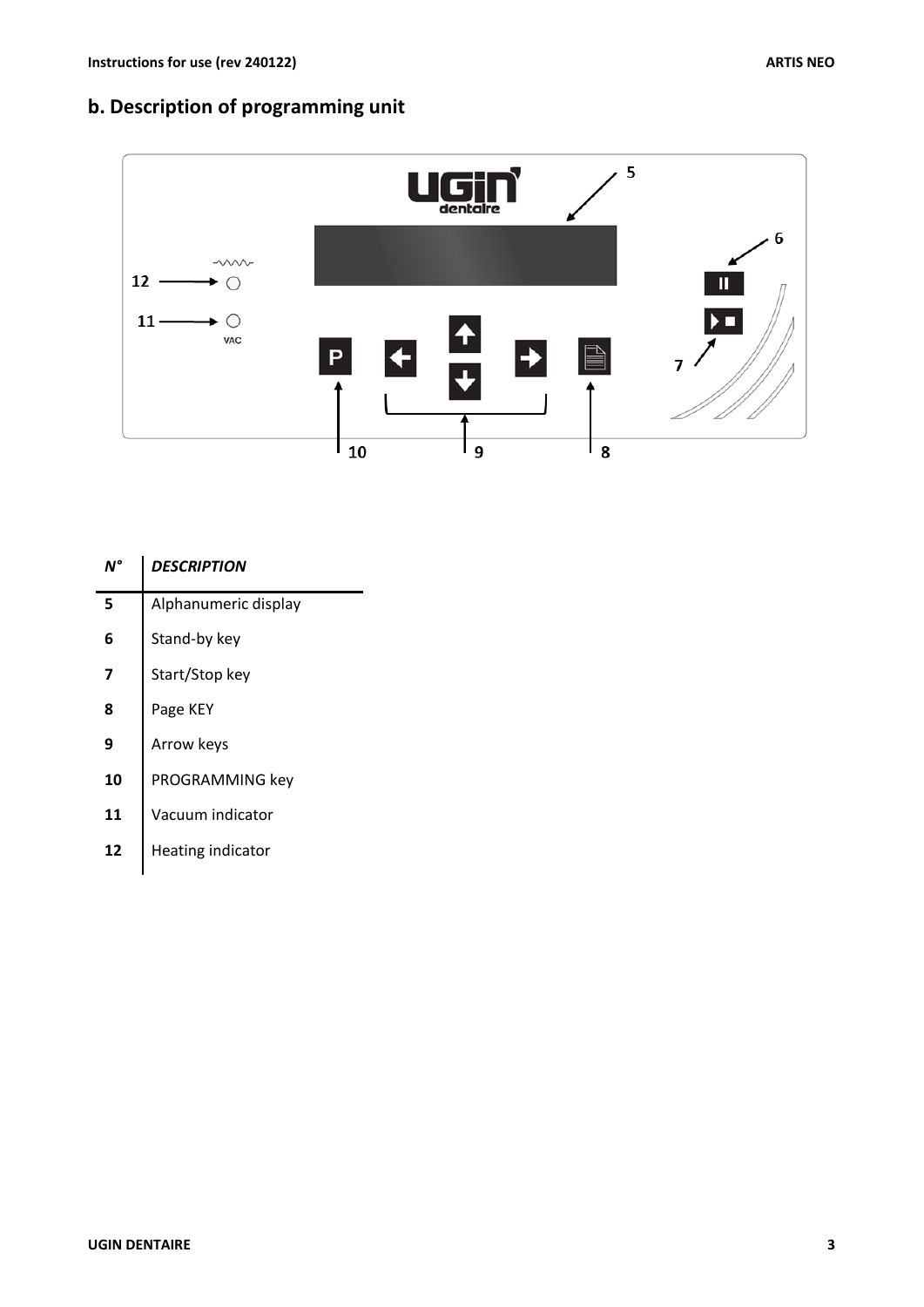#### <span id="page-4-0"></span>**B. INSTRUCTIONS FOR USE**

#### <span id="page-4-2"></span><span id="page-4-1"></span>**1. SAFETY INSTRUCTIONS**

#### **1.1. USE**

The ceramic furnace **ARTIS NEO** is **intended to firing the ceramic dental prostheses. This furnace has to be operated only by dental professionals.**

**ARTIS NEO has to use in the conditions and for the uses described in this manual.** Any other use that will be made of it (such as firing other materials, heating food products, etc.) is considered inappropriate. In this case, the manufacturer declines all liability and immediately cancels the equipment warranty.

According to the product's instructions and functionalities, **it is imperative to read carefully the instructions for use before furnace installation and use**. Retain the manual for future reference.

#### <span id="page-4-3"></span>**1.2. SAFETY INSTRUCTIONS**

Pictograms' meaning used in these instructions for use:



#### **Observe following safety instructions:**

|                          | During operation and after use, the furnace head surface, platform and firing base may reach    |
|--------------------------|-------------------------------------------------------------------------------------------------|
|                          | high temperatures: do not touch.                                                                |
|                          | Wear suitable gloves and the tweezer (delivered in accessories) for handling prosthetic objects |
|                          | and firing base.                                                                                |
|                          | The unit has to be connected to an electrical installation in accordance with the applicable    |
|                          | standard in the country in which it is being used. This installation has to provide protection  |
|                          | against overcurrent, overload and ground faults.                                                |
|                          | This furnace requires its own power line and has to be connected to a circuit breaker.          |
|                          | Connect it directly to the mains socket. Do not use multiple sockets.                           |
|                          | Ensure that the connection cables are in perfect condition to prevent short circuits.           |
|                          | Before any technical intervention, the unit has to be switched off (with the breaker) and       |
|                          | disconnected from the mains power supply.                                                       |
| $\overline{\phantom{a}}$ | Do not spill liquid on the ventilation openings or inside the furnace.                          |
|                          | Ensure that the pneumatic hoses (power socket and vacuum pump) are in perfect condition.        |
|                          | Ensure that the movement of the platform is not blocked by an object, this may result in        |
|                          | malfunction of the unit and damage to certain components.                                       |
|                          | The furnace must be placed on a flat surface, keeping sufficient clearance around the unit to   |
|                          | ensure proper ventilation.                                                                      |
|                          | Do not block the ventilation openings to avoid overheating.                                     |
|                          | Firing base are made up ceramic fibres. Handle carefully.                                       |
|                          | The heating chamber contains insulating material composed of high temperature insulation        |
|                          | wool (alkaline earth silicate), a substance not classified as dangerous according to Regulation |
|                          | 1272/2008/EC (CLP).                                                                             |
|                          | They can release dust: remove with a vacuum cleaner - do not blow or use compressed air.        |
|                          |                                                                                                 |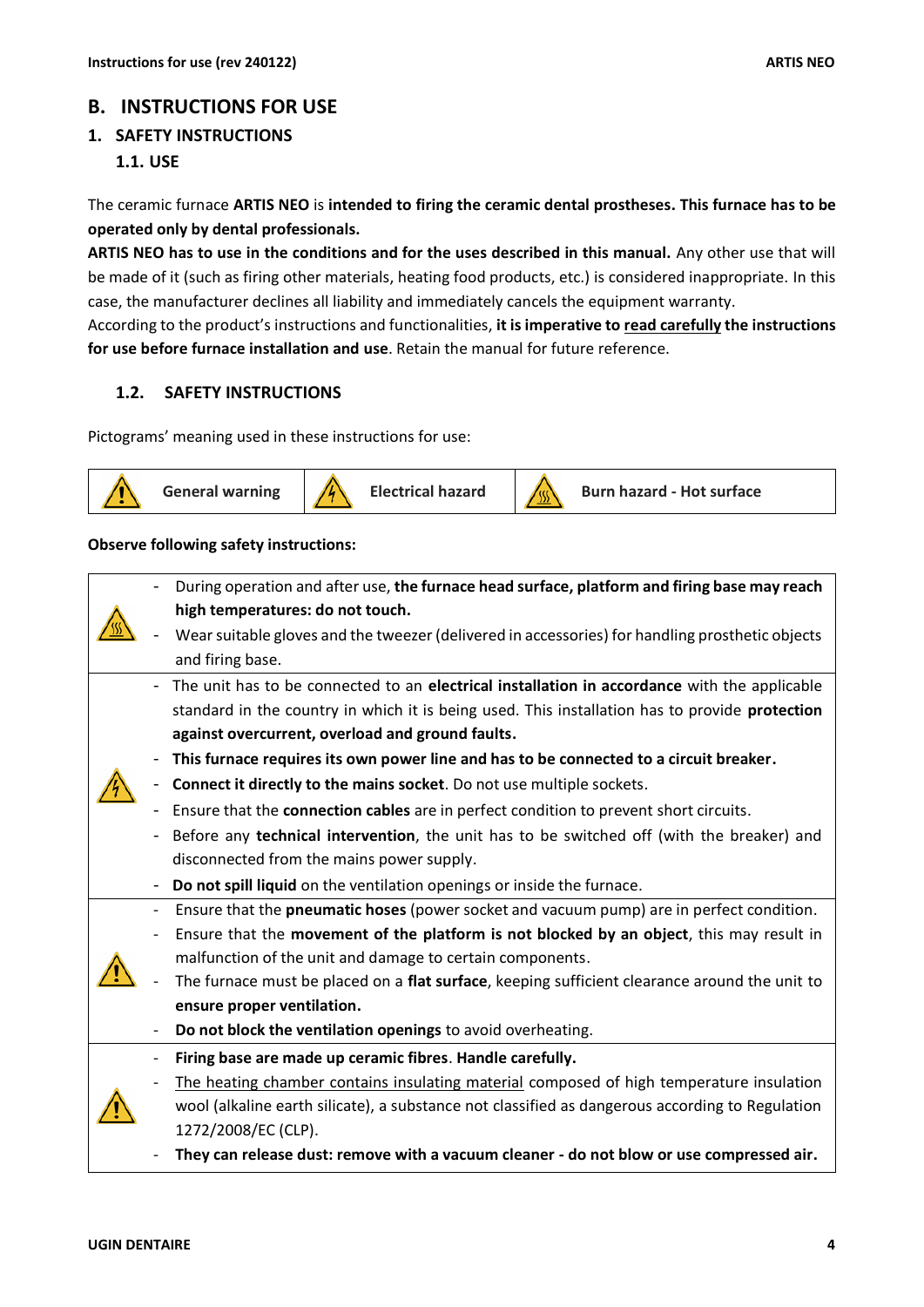- **For moving, take hold the furnace by its base**. Never lift by upper part of furnace: risk material damage.
- **Never use the furnace without firing base**. Use only those provided by UGIN DENTAIRE. Before use, check it (no dirt or damage). **If damage: do not use**.
- Use only **genuine spare parts**. The use of non-original spare parts voids any warranty for your device.
- **Do not introduce stranger objects inside** the unit during the maintenance operations. It is forbidden to modify the material without authorization.
- **Do not execute different operations of maintenance** from those brought back in the manual. Whichever operation not included in this manual, can involve risks.
- For whichever information concerning installation, maintenance and use, contact the **customer's service UGIN DENTAIRE.**

#### <span id="page-5-0"></span>**1.3. WASTE DISPOSAL**

Observe the waste disposal regulations for electrical and electronic equipment: do not dispose of with household waste.

The unit is subject to Directive 2012/19/EU on waste electrical and electronic equipment and to the laws of the country in which it is being used, and must be disposed of in accordance with applicable regulations.

Firing base made up refractory ceramic fibres. They must be disposed in accordance with applicable regulations in force.

The insulating material are composed of high temperature insulation wool (alkaline earth silicate), a substance not classified as dangerous according to Regulation 1272/2008/EC (CLP), and classified as nonhazardous waste for disposal. However, such a waste is normally dusty and so must be properly packaged before for disposal. Check any national or regional applicable regulations.

#### <span id="page-5-1"></span>**2. EC DECLARATION OF CONFORMITY**

The equipment's EC declaration of conformity is provided as appendix of instructions for use.

#### **Content of the declaration EC:**

- Name and address of the manufacturer: UGIN DENTAIRE 25 rue de la Tuilerie 38170 SEYSSINET-PARISET – FRANCE
- UGIN DENTAIRE declares, on its own exclusive responsibility, that the product:
	- Ceramic firing furnace **ARTIS NEO**
	- Serial number: *see the equipment's EC declaration of conformity*
- Fulfills the essential requirements of health and safety of the following directives:
	- Machinery directive 2006/42/EC
	- Electromagnetic compatibility directive 2014/30/EU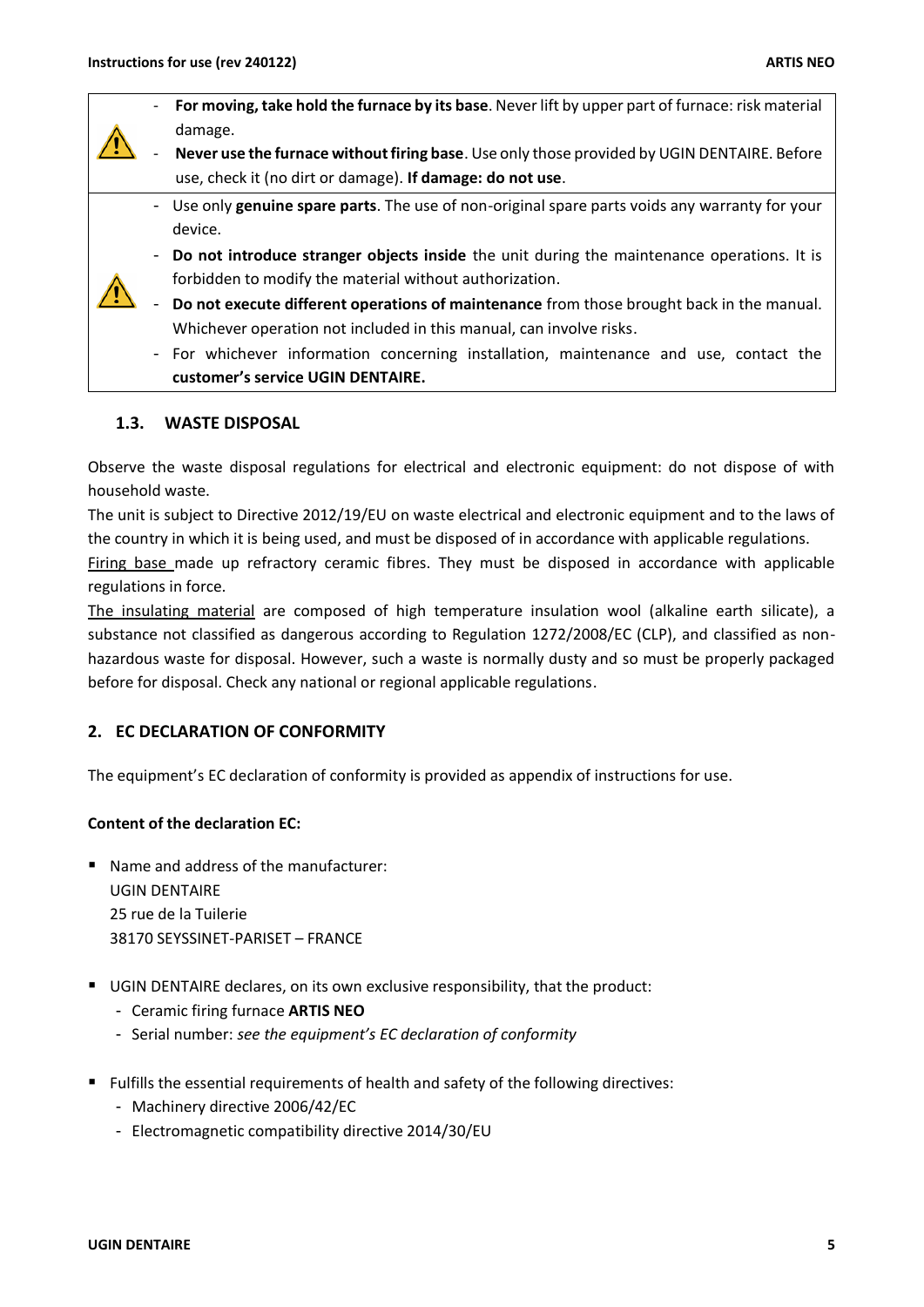#### <span id="page-6-1"></span><span id="page-6-0"></span>**3. TECHNICAL INFORMATION**

#### **3.1. TECHNICAL DATA**

Ceramic furnace ARTIS NEO is intended for firing the ceramic dental prostheses. This furnace has to be operated only by dental professionals and in the conditions described in this manual *(see chapter 1.1 and 3.2).*

| <b>Technical data</b>      |                          |                                |                          |
|----------------------------|--------------------------|--------------------------------|--------------------------|
| <b>Dimensions</b>          | 570 x 320 x 360mm        | Pre-drying time                | 0 to 30 min              |
| (height x with x depth)    |                          | <b>Number of stages</b>        | 6                        |
| Weight                     | 20 Kg                    | Internal pre-drying            | $0$ to 30 min            |
| <b>Power consumption</b>   | 1 300 W                  | Heat-rise rate                 | 0 to $200^{\circ}$ C/min |
| Voltage                    | 230 V                    | Vacuum start                   | 0 to $1000^{\circ}$ C    |
| <b>Frequency</b>           | 50/60 Hz                 | Vacuum cancel                  | 0 to $1200^{\circ}$ C    |
| Alphanumeric display       | 2x20 characters          | <b>Vacuum level</b>            | 0 to 99%                 |
| Languages                  | French, English,         | Vacuum hold time               | 0 to 60 min              |
|                            | German, Spanish, Italian | <b>Final temperature</b>       | 0 to 1200°C              |
| <b>Free programs</b>       | 100                      | <b>Hold time</b>               | 0 to 60 min              |
| <b>Muffle</b>              | Quartz-tube              | Internal cooling               | $0$ to 10 min            |
| <b>Standby temperature</b> | 0 to $600^{\circ}$ C     | <b>External cooling</b>        | 0 to 30 min              |
| Pre-drying temperature     | 0 to 1000°C              | <b>Automatic standby cycle</b> | 0 to 60 min              |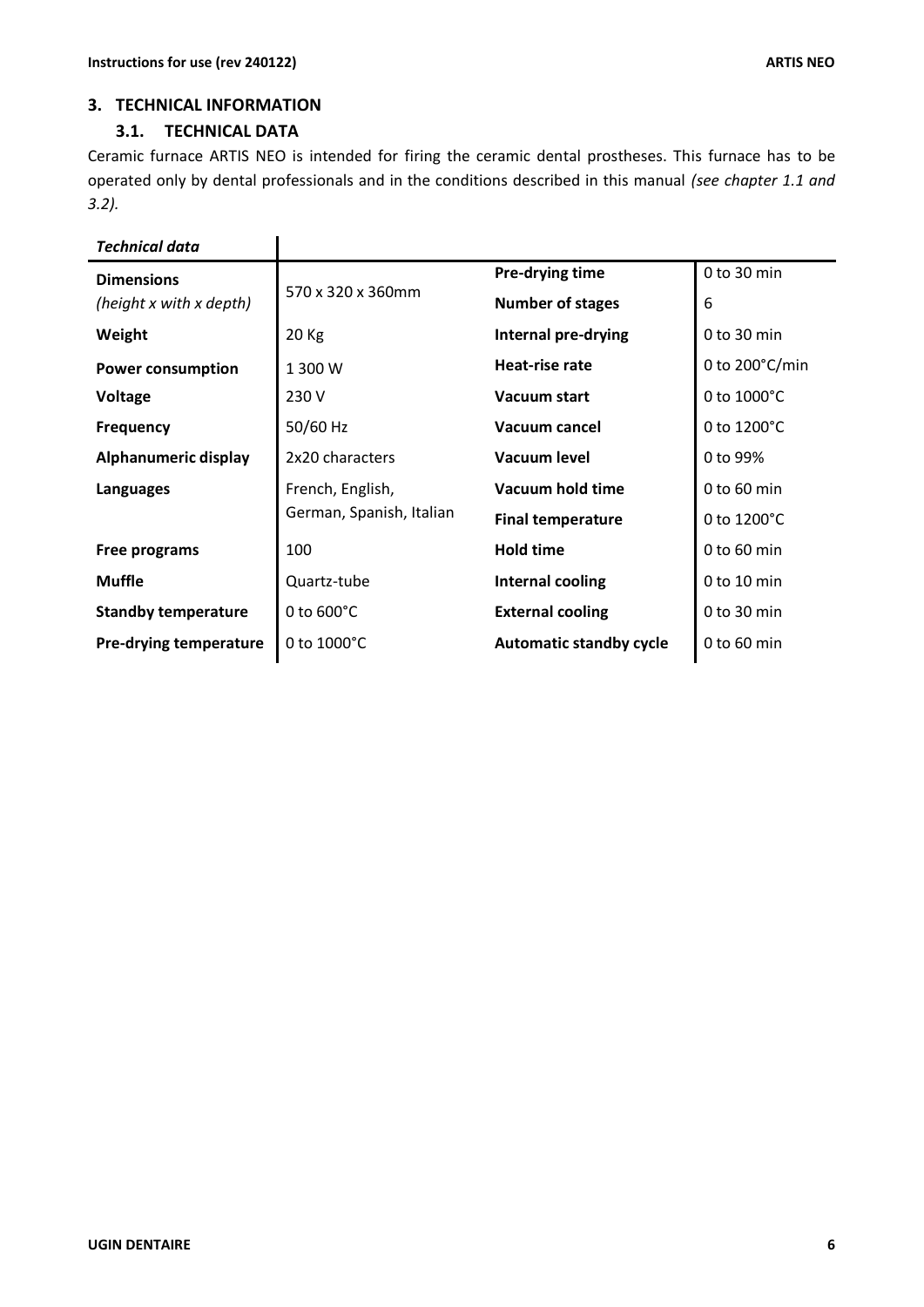#### <span id="page-7-0"></span>**3.2. CONDITIONS OF USE, TRANSPORT AND STORAGE**

- **Authorised conditions of use**
	- Ambient temperature: +5°C to +40°C
	- Humidity range: maximum relative humidity 80% for temperatures until 31°C, without condensation and decrease linear until 50% to 40°C, without condensation.
	- Ambient pressure: up to an altitude of 2000 m above sea level.

#### ▪ **Authorised conditions of storage**

- Ambient temperature: -20°C to +65°C
- Humidity range: maximum relative humidity 80%
- Ambient pressure: up to an altitude of 2000 m above sea level.

#### ■ **Conditions to transport**

- Wait the complete cooling before packing/transporting.
- Use the original packaging only, with the protective elements (polystyrene...).
- Take hold the furnace by its base, never lift by upper part of furnace.
- Install the furnace in the packaging with the protective elements. Also protect the accessories for transportation.

#### <span id="page-7-1"></span>**3.3. ACCESSORIES**

▪ **Accessories delivered** with the furnace *(included in the packaging)*:

|                       | <b>CODE UGIN</b> |
|-----------------------|------------------|
| - 1 firing base       | FCE05THE0038     |
| - 1 power supply cord | FCE05ELC0014     |
| - 1 removable storage | FCE06TAB0005     |

■ **Accessory recommended** (not delivered with the furnace – to order separately)

|               | <b>LCODE UGIN</b> |
|---------------|-------------------|
| - Vacuum pump | FCE01PPE0001      |

#### <span id="page-7-2"></span>**4. INSTALLATION AND START-UP**

#### <span id="page-7-3"></span>**4.1. UNPACK**

- Unpack ARTIS NEO and check that it is in perfect order (furnace and accessories).
- Any defects can be reported to the carrier.
- Remember to get the carrier to sign the delivery note.

*NOTE: keep the original packaging to transport the furnace (see chapter 3.2)*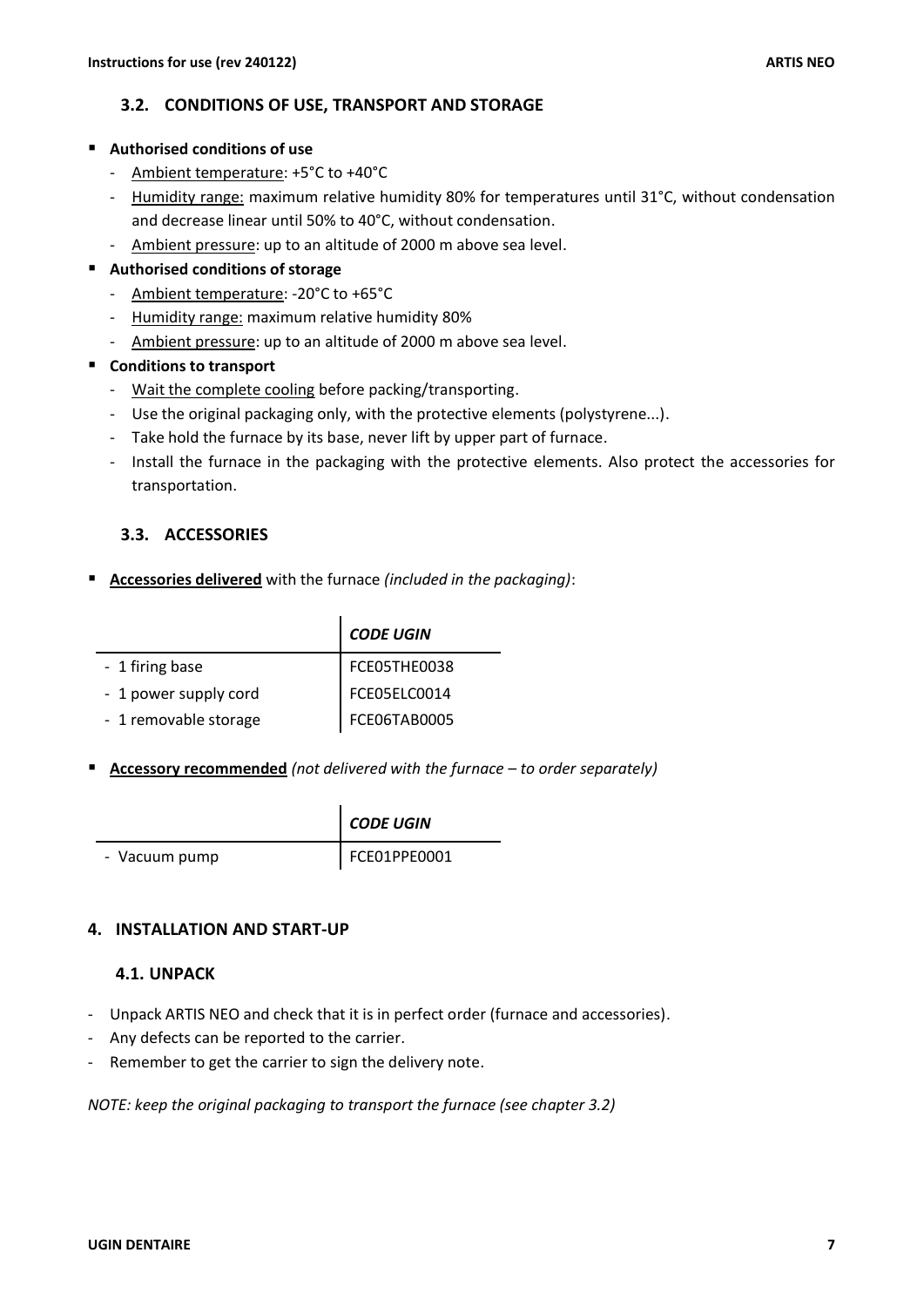#### <span id="page-8-0"></span>**4.2. INSTALLATION**

- Install in a room aired. Observe the conditions indicated in chapter 3.2.
- Place the furnace on a level and aired surface. Keep a distance from other objects around not less than 10 cm. Keep it away from heat sources (for example, radiators and/or other equipment that release heat). Avoid vibrations and shocks.
- Do not install in a place with explosion hazard.
- Its forbidden placing inflammables, toxic, volatile or explosives around the furnace.
- Place the vacuum pump near to the furnace.

**This unit requires its own power line and has to be connected to a circuit breaker.** 

**Grounding is mandatory** to avoid accidents and the dangers of overheating the power line.

Due to the power of furnace: **connect it directly to the mains**, do not use multiple sockets (risk of electrical interference).

#### <span id="page-8-1"></span>**4.3. START-UP**

*NOTE: for marks, see chapter A – equipment description*

- Connect the vacuum pump socket (No. 4).
- Plug the vacuum hose into the connector (No. 3).
- After checking that the mains voltage matches that noted on the rating plate, plug the cord into a standard 10/16 A socket with a ground terminal.
- Turn on the main switch (No. 1), you will hear a beep.
- 00 - Press the STAND-BY key (No. 3):
- The platform moves down, stopping in low position (FOR ROUGHLY 5 MINUTES).
- Put the firing base on the platform.
- You may now set the program parameters.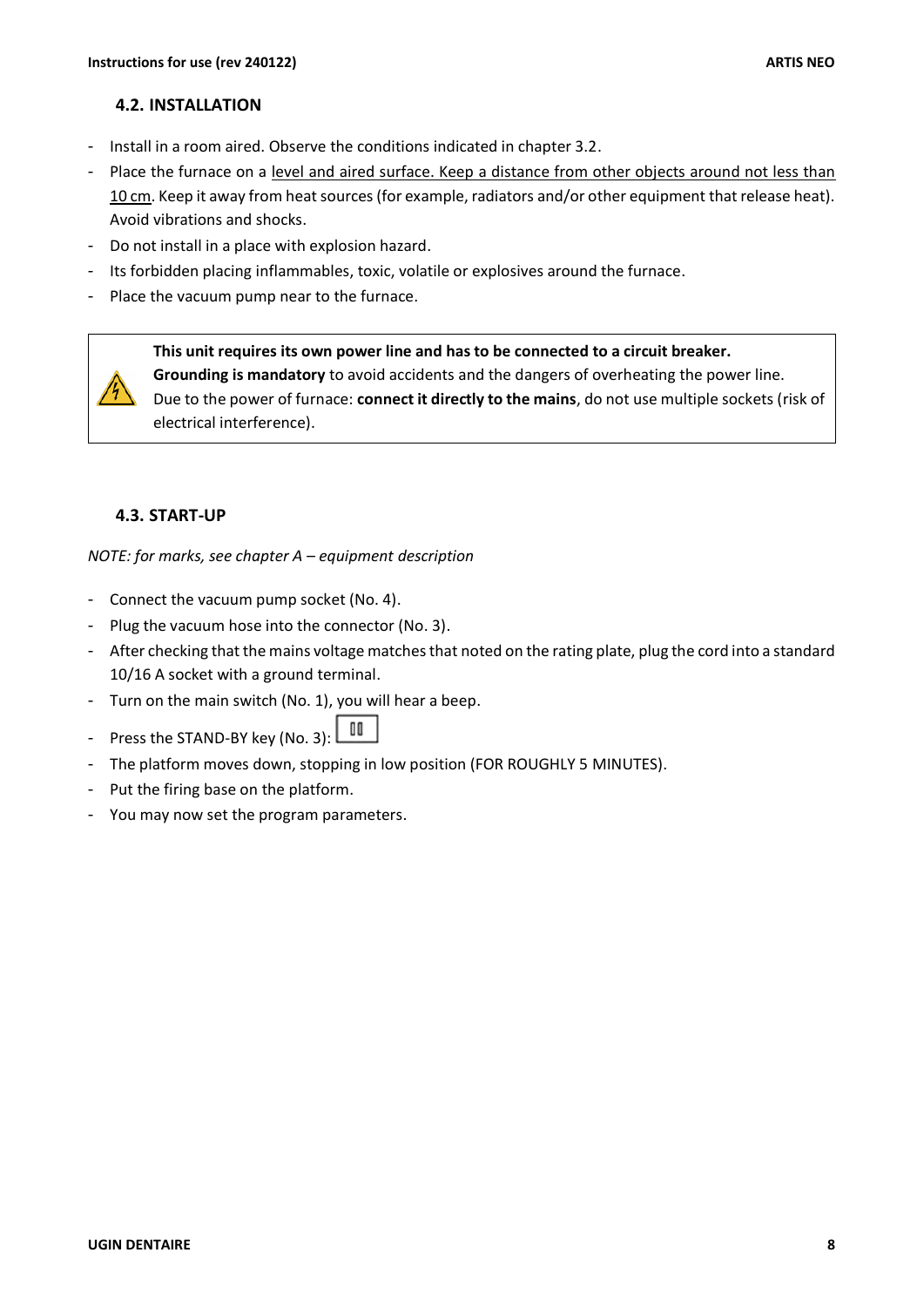#### ▪ **Choose the language**

The furnace is delivered with the display screen in "French". To modify:

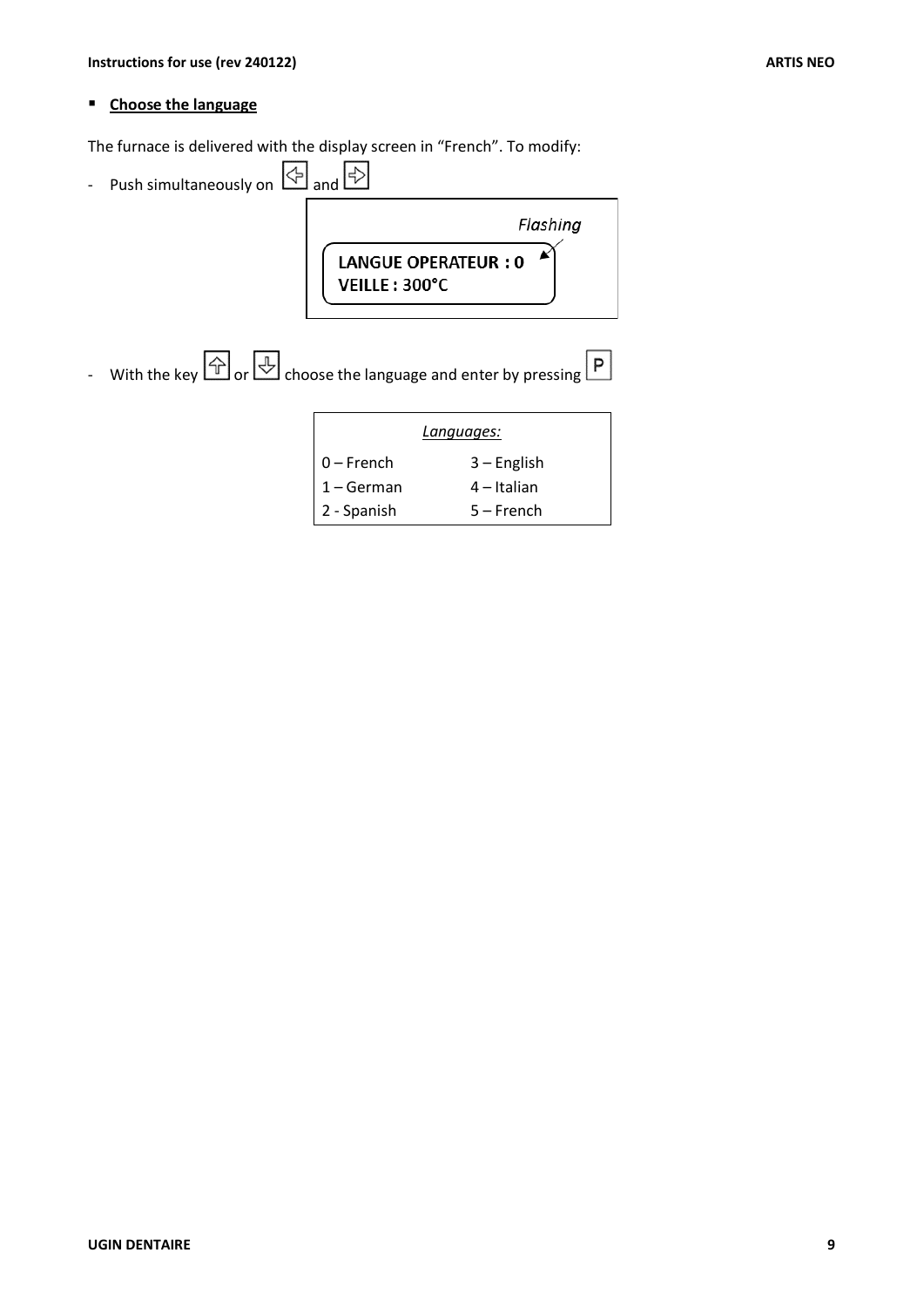#### <span id="page-10-0"></span>**5. CONFIGURATION**

#### <span id="page-10-1"></span>**5.1. ALPHANUMERIC DISPLAY**

There are two different display modes, which must be clearly differentiated:

#### **A. The programming mode** *(initiated by pressing the key PROGRAMING )*

In this mode, you can select or modify the parameters in a program, which are displayed flashing.

To change the value of each parameter, press the  $\boxed{\bigcirc}$  or  $\boxed{\bigcirc}$  arrow.

To move on to the next parameter, press the  $\bigcirc$  arrow.

Once you have programmed all the parameters on the page, you move on to the following page by pressing

the key

The programming mode comprises 5 pages.

#### **B. The operating mode** *(not flashing)*

The top line displays:

- the temperature in °C
- the vacuum in %
- The lower line displays: the ongoing phase
	- the time count
- the program number, from 0 to 99

*NOTE:* If the furnace is on "*IDLE"*, press the  $\bigcirc$  or  $\bigcirc$  arrow to change the program number. The lower line displays: program name

<span id="page-10-2"></span>

When the furnace is on "*IDLE"* (with the platform in low position) press this key to switch to *"STAND-BY"* position: the platform closes, and the temperature is maintained at 300°C.

When the furnace is not used for 5 minutes, the platform closes automatically.

To exit the "*STAND-BY*" position, press the **III** key again.

*NOTE: You can change the standby temperature and the automatic standby delay timer (see chapter 7 secondary parameters.*

# <span id="page-10-3"></span>**5.3. STAR/STOP KEY**

Press this key **to initiate the firing cycle**.

By pressing the key a second time during the cycle, you interrupt the firing operation and return the furnace to "*IDLE"* (platform in low position).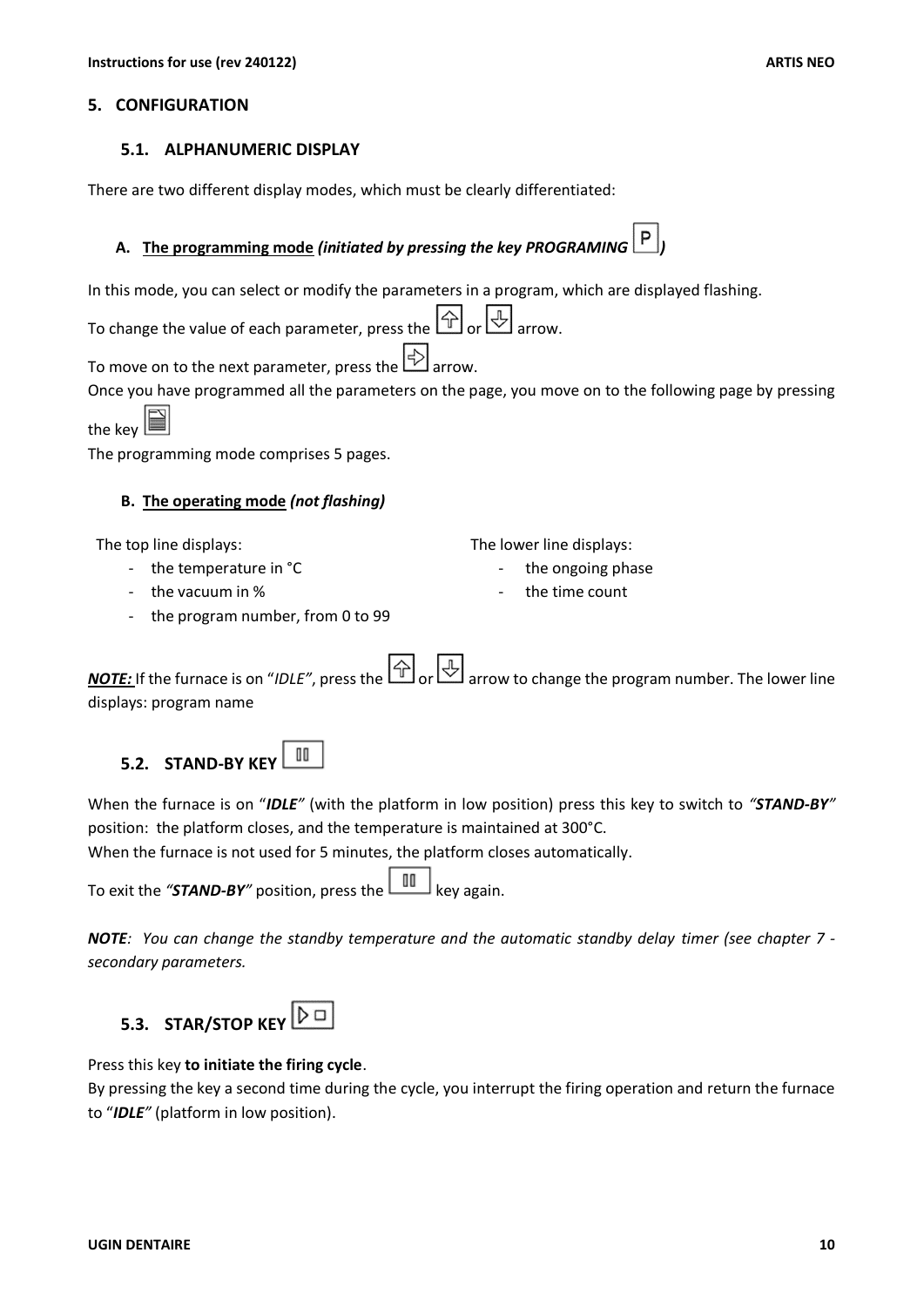<span id="page-11-0"></span>**5.4. PAGE KEY** 

When programming (push on  $\boxed{\mathbf{P}}$ ), it allows to pen the 5 pages of parameters.

▪ *Page 1*



It can be modified by pushing the keys  $\bigoplus$  and  $\bigoplus$ , that gives access to the alphabet (capital and minuscule) as well as number from 0 to 9.

- go to second character (and next) by push on  $\Rightarrow$
- return to precedent by push on  $\mathbb{S}$  key

Confirm by push on  $\boxed{\mathsf{P}}$  or go to the next page with  $\boxed{\blacksquare}$  key.

▪ *Page 2*



As previously described push the keys  $\Box$  and  $\Box$  to modify, the parameter flashing. Push the key  $\Box$  to go on to the next parameter. The procedure is the same as of page 1.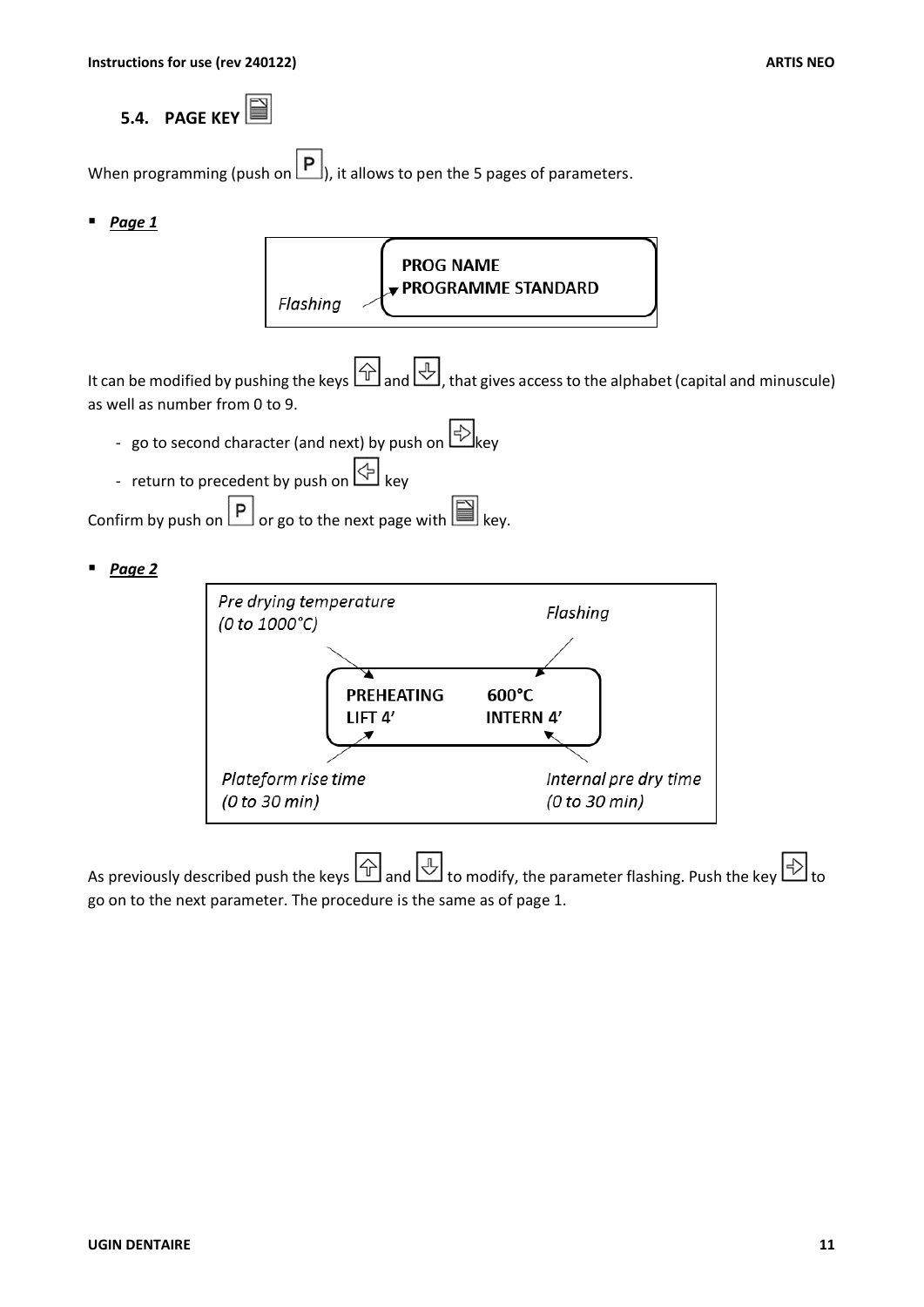

<span id="page-12-0"></span>During a firing cycle, press this key to cancel the ongoing phase and move on to the next.

```
5.6. ARROW KEY UPWARD
```
- When the furnace is in "*IDLE":* press this key to change the program number.
- During programming: press this key to change the value of the flashing parameter.
- During a firing cycle: press this key to cancel the ongoing phase and move on to the next.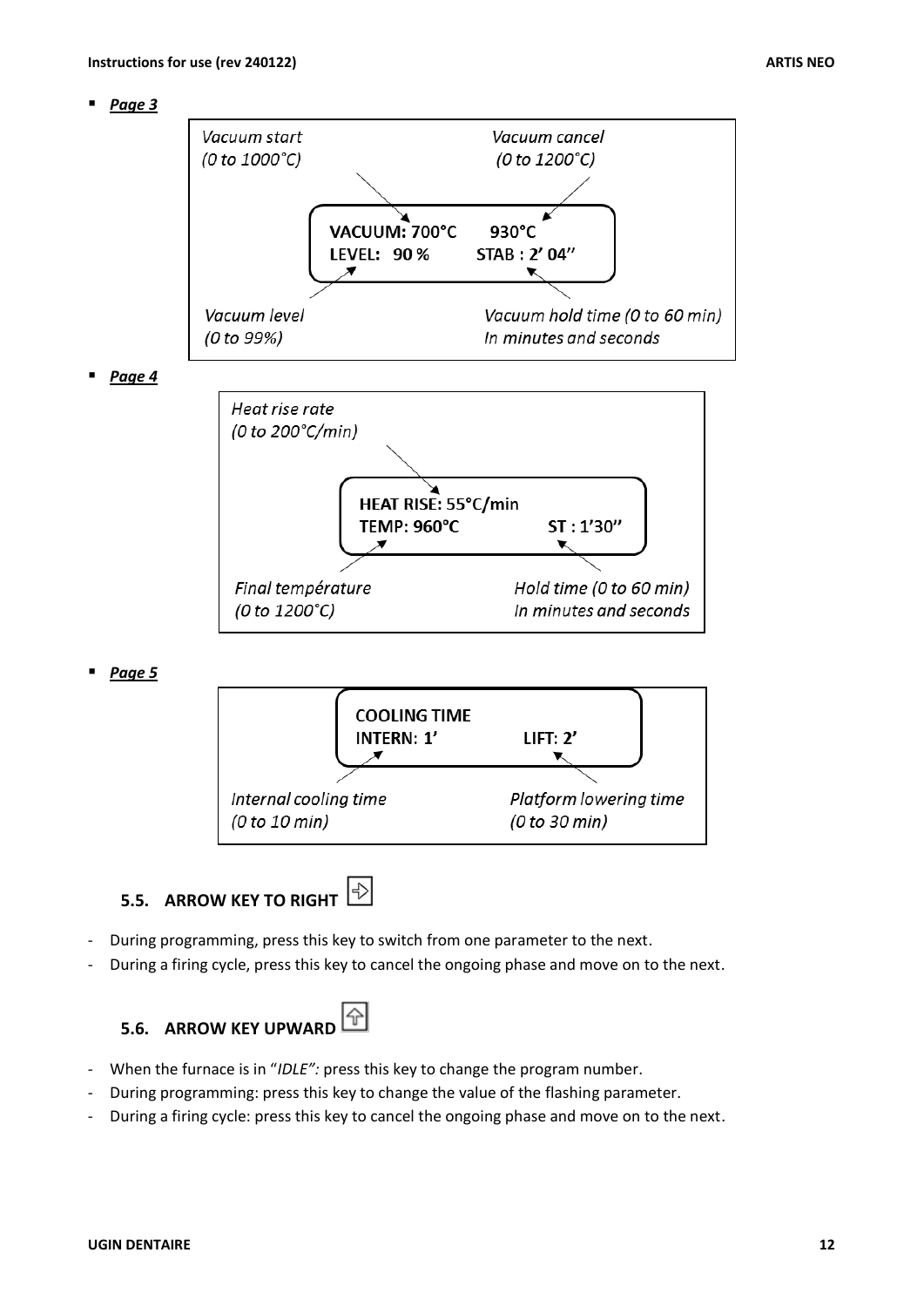# <span id="page-13-0"></span>**5.7. ARROW KEY DOWNWARD**

- When the furnace is in "*IDLE*": press this key to change the program number.
- During programming: press this key to change the value of the flashing parameter.
- During firing: press this key to cancel the cycle and switch to "*IDLE*".

# <span id="page-13-1"></span>**5.8. ARROW KEY TO LEFT**

During programming, press this key to return to the preceding parameter.

<span id="page-13-2"></span>

Use this key to initiate the programming mode.

After pressing  $\boxed{\text{P}}$ , you can enter or modify the firing parameters.

Once the program is entered, press  $\left[\mathbf{P}\right]$  again to "confirm" the program settings.

# <span id="page-13-3"></span>**5.10. VACUUM INDICATOR**

This indicator shows that the pump is in operation.

The pump continues to operate until the programmed vacuum level has been reached.

It is normal for the pump to stop and start several times during the firing cycle.

## <span id="page-13-4"></span>**5.11. HEATING INDICATOR**



This indicator shows that the muffle is heating.

As the temperature rises, it goes on and off regularly as the muffle heats up at the programmed rate.

#### <span id="page-13-5"></span>**6. FIRING PARAMETERS**

#### **Pre-drying Temperature: 0 to 1000°C**

Once the furnace has completed a cycle, the temperature drops to 300°C. After placing the porcelain on the firing base, you then initiate the next cycle. At that point, the temperature rises from 300°C to the value set for the "pre-dry temperature". The platform will only begin to rise once the "pre-drying" temperature has been reached.

#### **Platform rise time: 0 to 30 min**

The platform rise time is divided into 6 stages.

The platform will only begin rising once the pre-drying temperature has been reached. That temperature will be maintained as long as the platform continues to rise.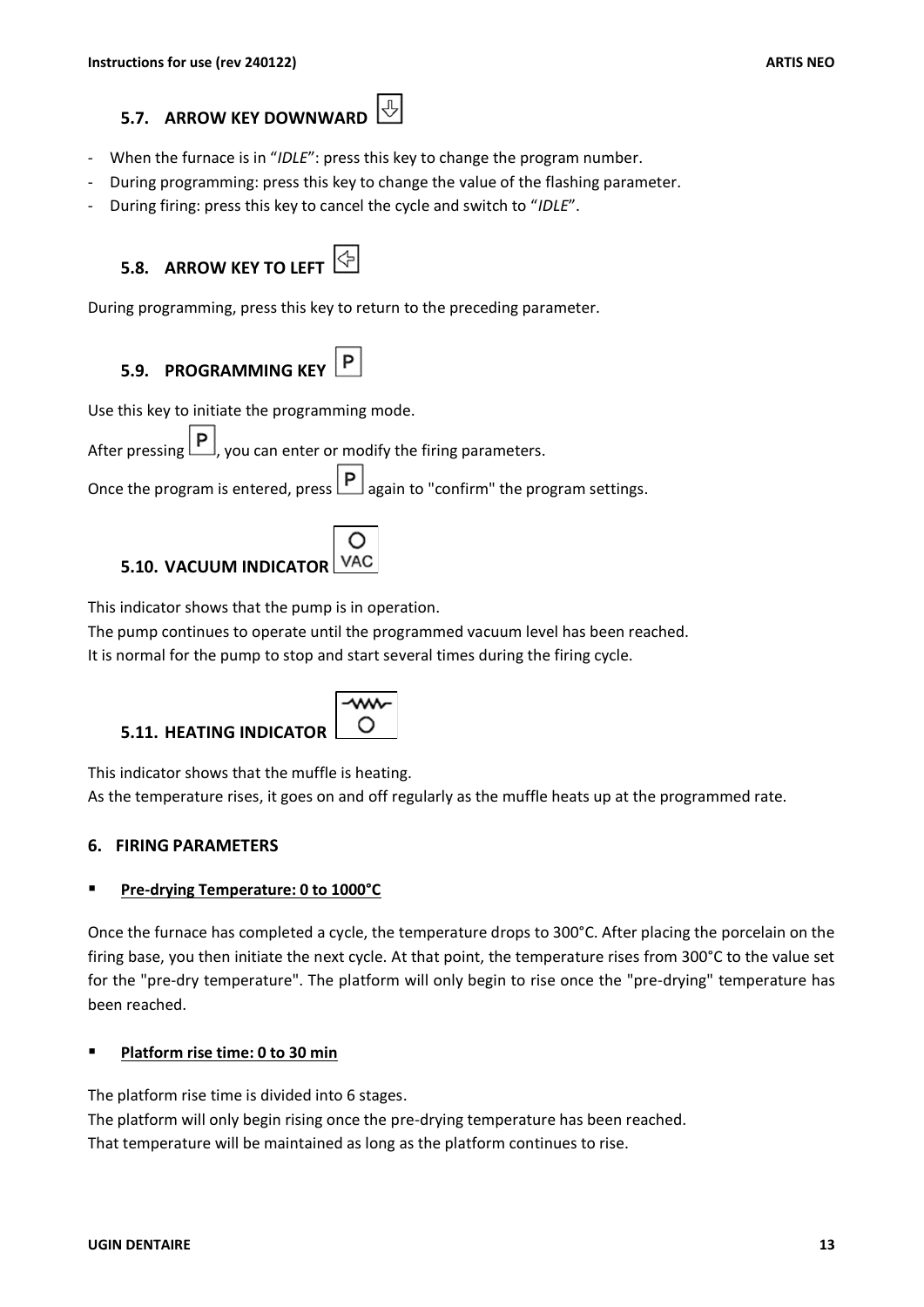#### Internal pre-drying: 0 to 30 min

While the platform is closed, the temperature is maintained at the "pre-dry temperature" for a period programmable from 0 to 30 minutes.

The temperature will only begin to rise at the end of that time.

#### ▪ **Vacuum start: 0 to 1000°C**

Use this function to create a vacuum in the heating chamber at a different temperature from the introduction temperature.

For a cycle without vacuum, program:

- Vacuum start: 0 Vacuum stop: 0
- Vacuum level: 0 - Hold: 0

#### Vacuum stop: 0 to 1200°C

For vacuum firing, use this function to either cancel the cycle or maintain it starting at a defined temperature.

#### ▪ **Vacuum level: 0 to 99%**

The programming unit on the **ARTIS NEO** furnace has an electronic vacuum sensor. As it is more accurate and reliable than a conventional pressure gage, the vacuum level can be adjusted to within  $\pm$  3% of the programmed value. Unit conversion: see chapter 10.

*NOTE: The vacuum pump UGIN DENTAIRE has a 95% vacuum level capacity.*

#### ▪ **Vacuum hold time: 0 to 60 min**

Starting at the vacuum stop temperature, you can prolong the vacuum time by 0 to 60 minutes.

#### ▪ **Heat-rise rate: 0 to 200°C/min**

The temperature rises at a perfectly linear rate from the beginning to the end of the firing cycle. You can adjust the temperature degree by degree. The heat-rise rate is maintained, even if the supply voltage varies within a maximum of  $\pm$  20 volts.

#### ▪ **Final temperature: 0 to 1200°C**

The programming unit maintains the temperature within  $\pm 2^{\circ}$ C of the programmed value. This temperature can be maintained with or without vacuum *(see hold time below).*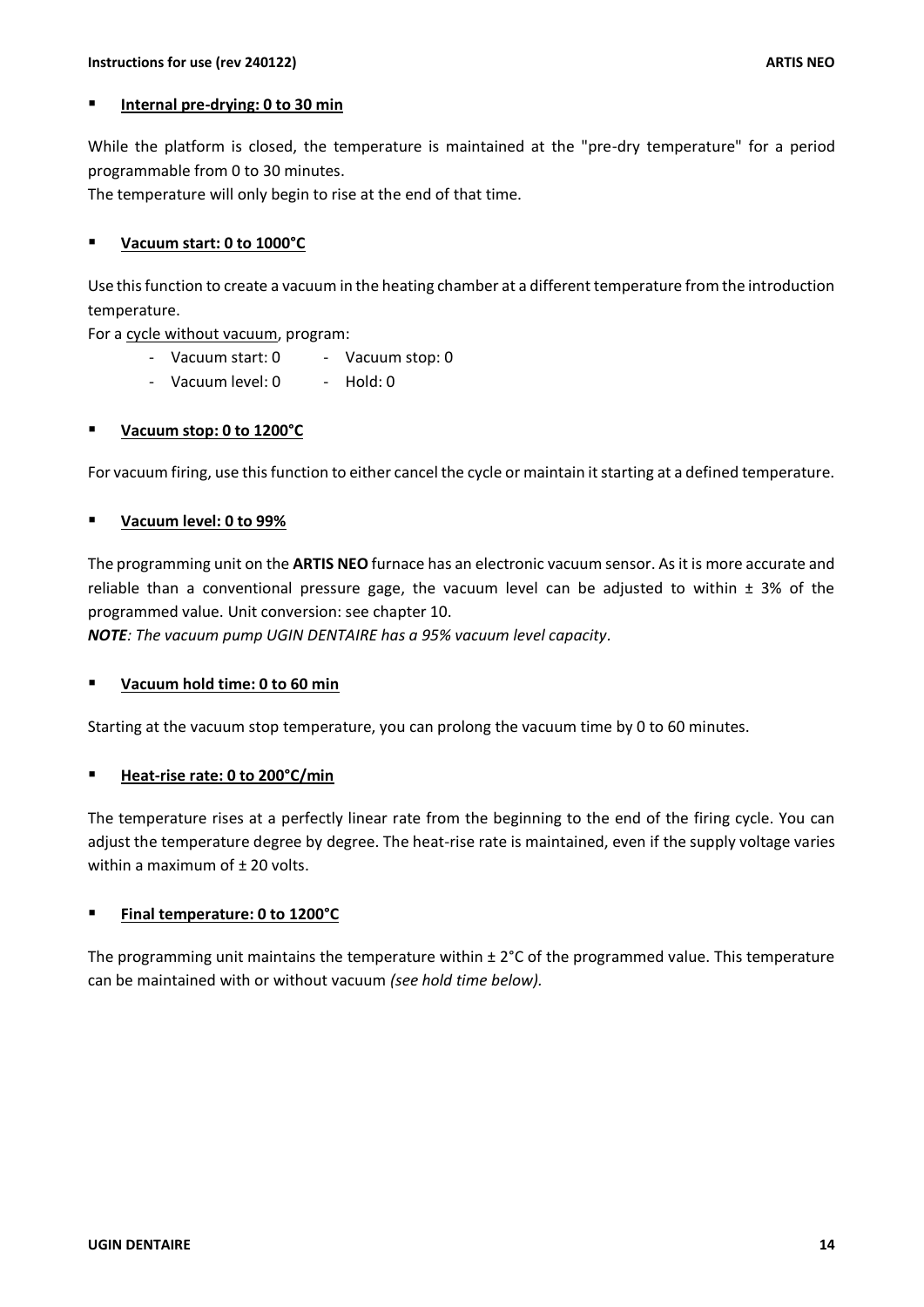#### **Hold time: 0 to 60 min**

The final temperature in the heating chamber can be maintained for a period ranging from a few seconds to 60 minutes. This function is programmed in minutes and seconds.

#### *a) Hold time without vacuum*

The VACUUM STOP temperature is lower than or equal to the final temperature: the vacuum hold time is programmed at 0.

#### *b) Hold time with vacuum*

- If the VACUUM STOP temperature is higher than the final temperature: the entire hold time will be run with vacuum.
- If the VACUUM STOP temperature is lower than or equal to the final temperature, but the VACUUM HOLD function has been programmed: the programming unit runs through the entire hold time, part of which may be with a vacuum.

#### **Internal cooling: 0 to 10 min**

At the end of the hold time, it is possible to leave the porcelain inside the muffle for slow cooling. The slow cooling time may be programmed to last for 0 to 10 minutes. To open the platform immediately, set INTERNAL COOLING at 0.

#### **Platform lowering: 0 to 30 min**

The platform lowering time is divided into 6 stages. When the platform is in low position, the temperature drops naturally to the standby temperature.

#### Example:

- Platen descent  $0 \rightarrow$  the platen descends at the end of the cycle.
- Platen descent  $5' \rightarrow$  opening taking 5 minutes in total is in 6 stages.

#### <span id="page-15-0"></span>**7. SECONDARY PARAMETERS**

This is a second series of parameters that can be modified. These parameters correspond to the appliance's technical data, but only some of them affect the firing functions.

To access the latter when the furnace is on "STAND-BY" or "IDLE" position: press both the  $\Box$  and  $\Box$  kevs at the same time.

#### ▪ *Page 1*

| Operator language    |                 |  |  |  |
|----------------------|-----------------|--|--|--|
|                      | LANGUAGE: 0     |  |  |  |
|                      | STAND-BY: 300°C |  |  |  |
| Stand-by temperature |                 |  |  |  |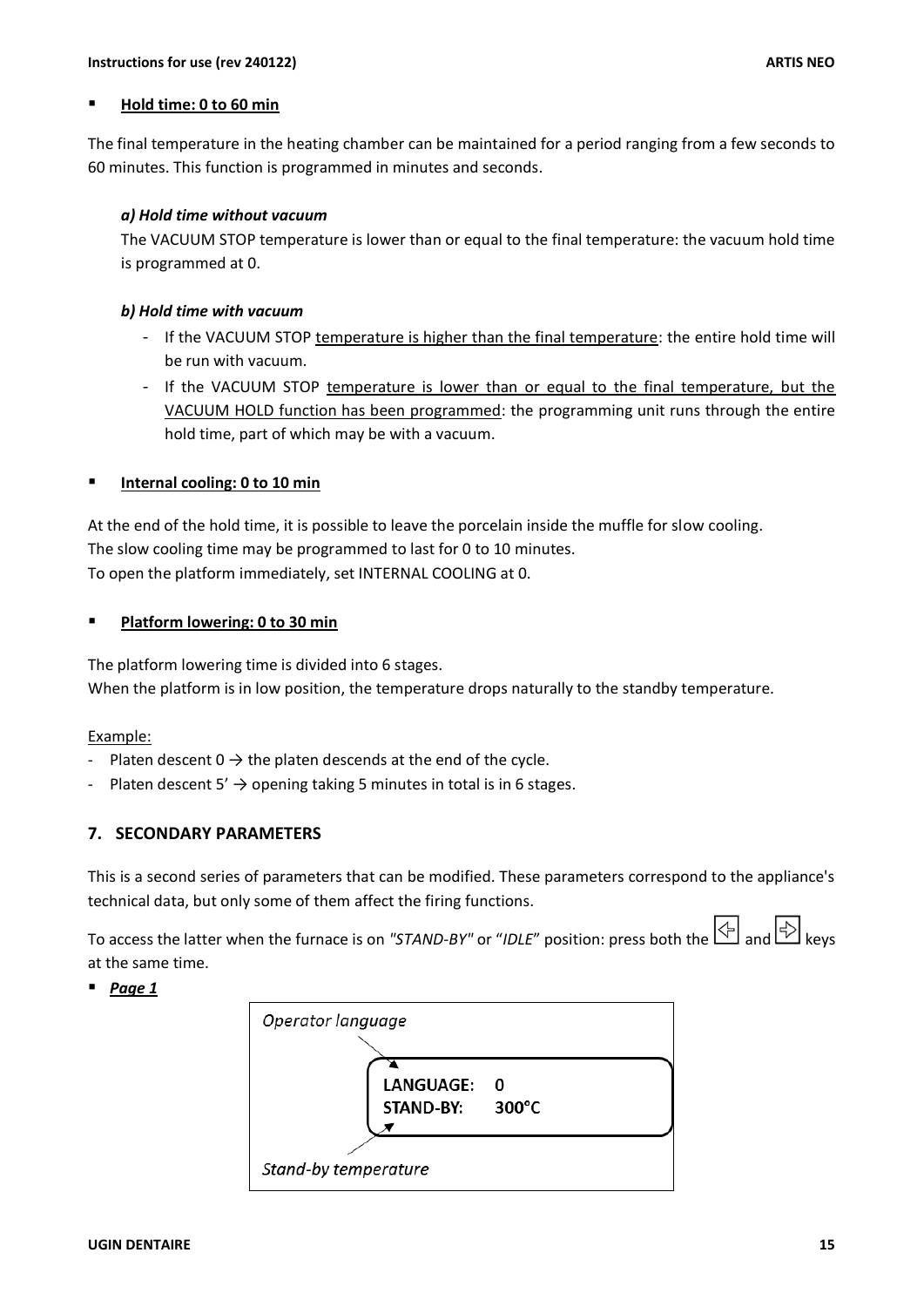#### ▪ *Page 2*



PENTE V: temperature rise speed from standby mode to preheating mode (**20 to 200°C/min**).

▪ *Page 3*



▪ *Page 4*

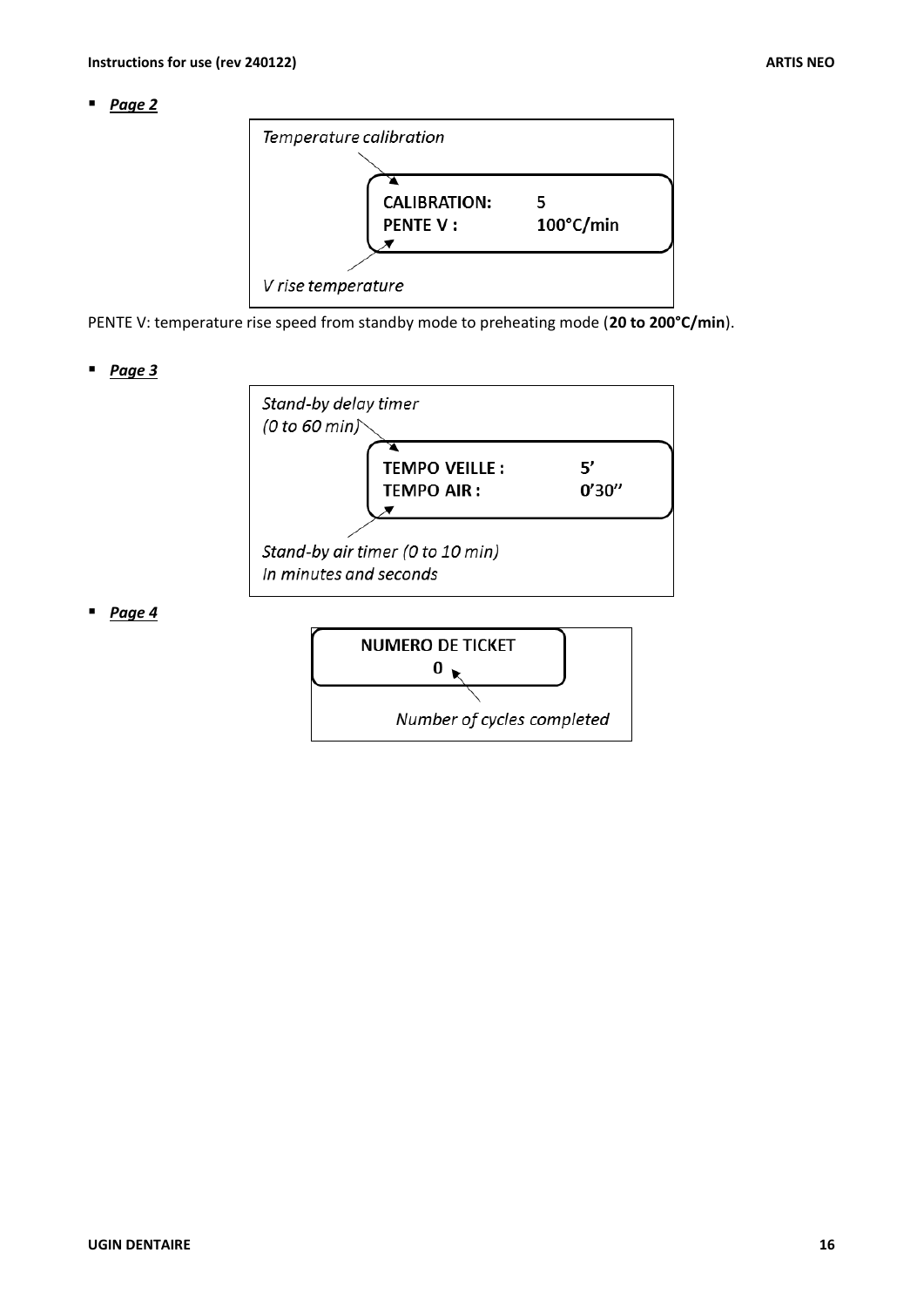#### <span id="page-17-0"></span>**8. TEMPERATURE CALIBRATION**

The furnace has been subjected to a temperature test using a temperature calibrator. The setting is exact (SET VALUE = 5) during factory calibration and while the muffle is new. However, should you not find the initial setting satisfactory; you can change the set value.

#### ▪ **Temperature calibration change**

To change this setting:

- press both the  $\bigcirc$  and  $\bigcirc$  keys at the same time.
- Go to page 2 : press PAGE key
- The display screen will show:



- If the result indicates:
	- o on overly high firing temperature: increase the setting value (6 or 7)
	- o an inadequate firing temperature: decrease the setting value (4 or 3)

| Set value | Value                           | <b>Key</b>                                            |
|-----------|---------------------------------|-------------------------------------------------------|
|           | $= 2$ points = -10 $^{\circ}$ C |                                                       |
| 6         | $= 1$ point = $-5^{\circ}$ C    | $\boxed{\triangle}$ and $\boxed{\text{P}}$ to confirm |
| 5         | <b>Factory calibration</b>      |                                                       |
|           | $= 1$ point = +5 $^{\circ}$ C   |                                                       |
|           | $= 2$ points $= +10^{\circ}C$   | ᆔ<br>and $\boxed{\mathsf{P}}$ to confirm              |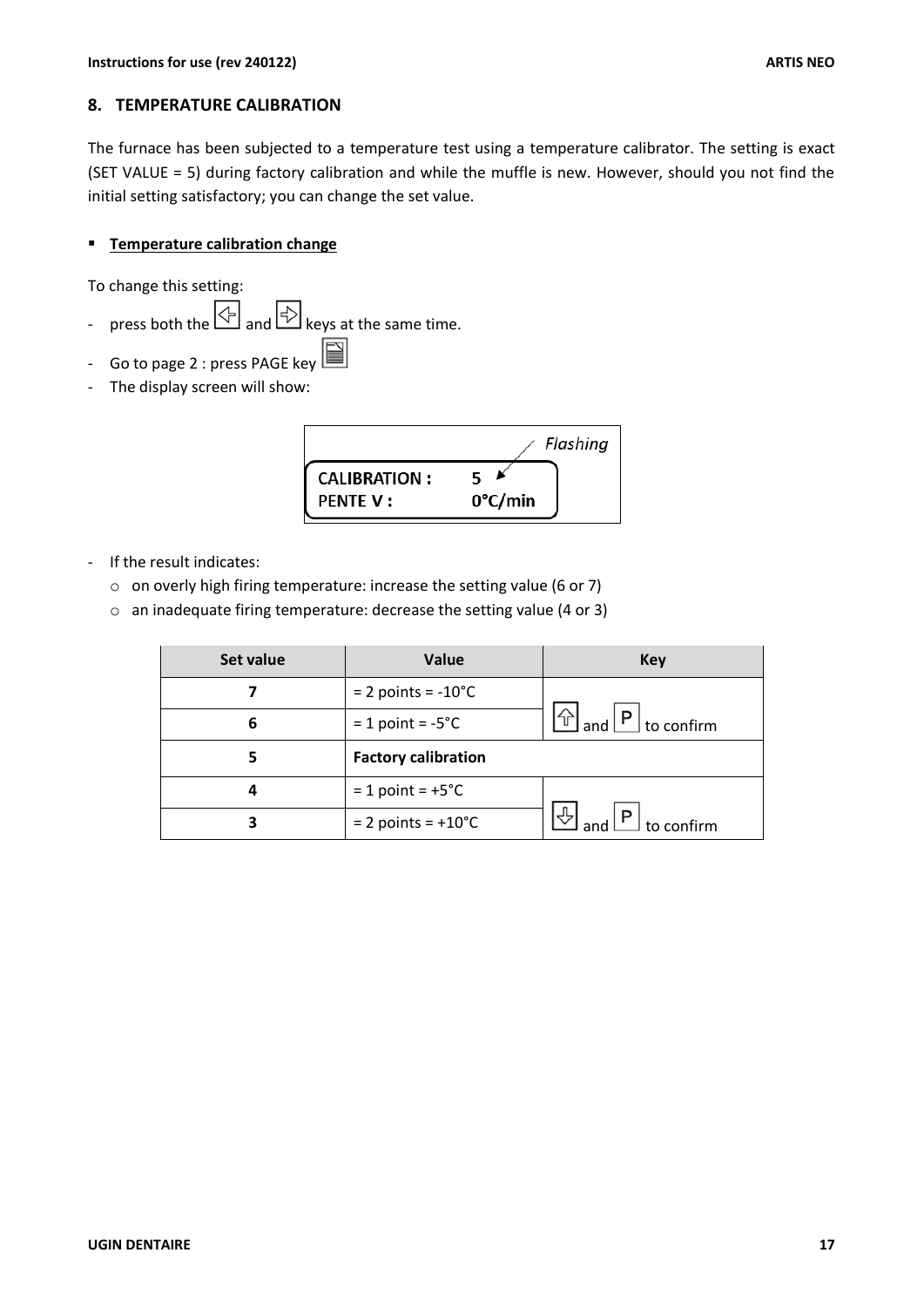#### <span id="page-18-0"></span>**9. MAINTENANCE**



**Before to carry out the maintenance work and/or cleaning,** ARTIS NEO has to: - **disconnected from the main power supply** *(switch OFF and unplug to mains socket),* - **at room temperature: wait the cooling after use** *(risk of burns and/or damage).*

Observe the following recommendations to ensure the longevity of the device:

- Do not use abrasive, solvents or flammables products for cleaning (outside and inside).
- Clean the machine outside with a soft, dry cloth.
- Replacing the **muffle after 3000 hours of service**
- **Clean the joint of the platform with alcohol regularly**, to ensure the proper functioning of the vacuum system. To avoid any risk of adhesion, it is recommended to sprinkle it with a thin layer of talc powder.
- **Visual inspection of the firing base before use**. If necessary, clean with a vacuum cleaner to remove any particles (dust). Do not use compressed air. If the base is damaged or cracked: do not use and replace-it.
- For **press the control panel keys never use metal or very hot instruments** which would damage the plastic film.
- **Keep hot pieces away from the panel** to avoid the risk of damage by heat radiation.
- **Leave the furnace always hooked up**, **except during prolonged absence.**
- **Never run a cycle without a firing base as the platform may be damaged.**

*NOTE: do not use compressed air to cleaning: risk of damage to the accessories and the suspension of particles of the refractory material.*

#### <span id="page-18-1"></span>**9.1. DECONTAMINATION PROGRAM**

Carry out regular decontamination program:

■ Set the program parameters as follows:

| - Pre-drying temperature | $= 700^{\circ}$ C | - Vacuum hold time  | $= 2$ min            |
|--------------------------|-------------------|---------------------|----------------------|
| - Platform rise time     | $= 0$ min         | - Heat-rise rate    | $=100^{\circ}$ C/min |
| - Internal pre-drying    | $= 0$ min         | - Final temperature | $= 1040^{\circ}$ C   |
| - Vacuum start           | $=700^{\circ}$ C  | - Hold time         | $= 4$ min            |
| - Vacuum stop            | $= 1030^{\circ}C$ | - Internal cooling  | $= 2$ min            |
| - Vacuum level           | $= 94%$           | - Platform lowering | $= 0$ min            |

- Then place the "**CARBONET**" decontamination graphite on the firing base.
- ▷□ ■ Initiate the cycle by pressing the key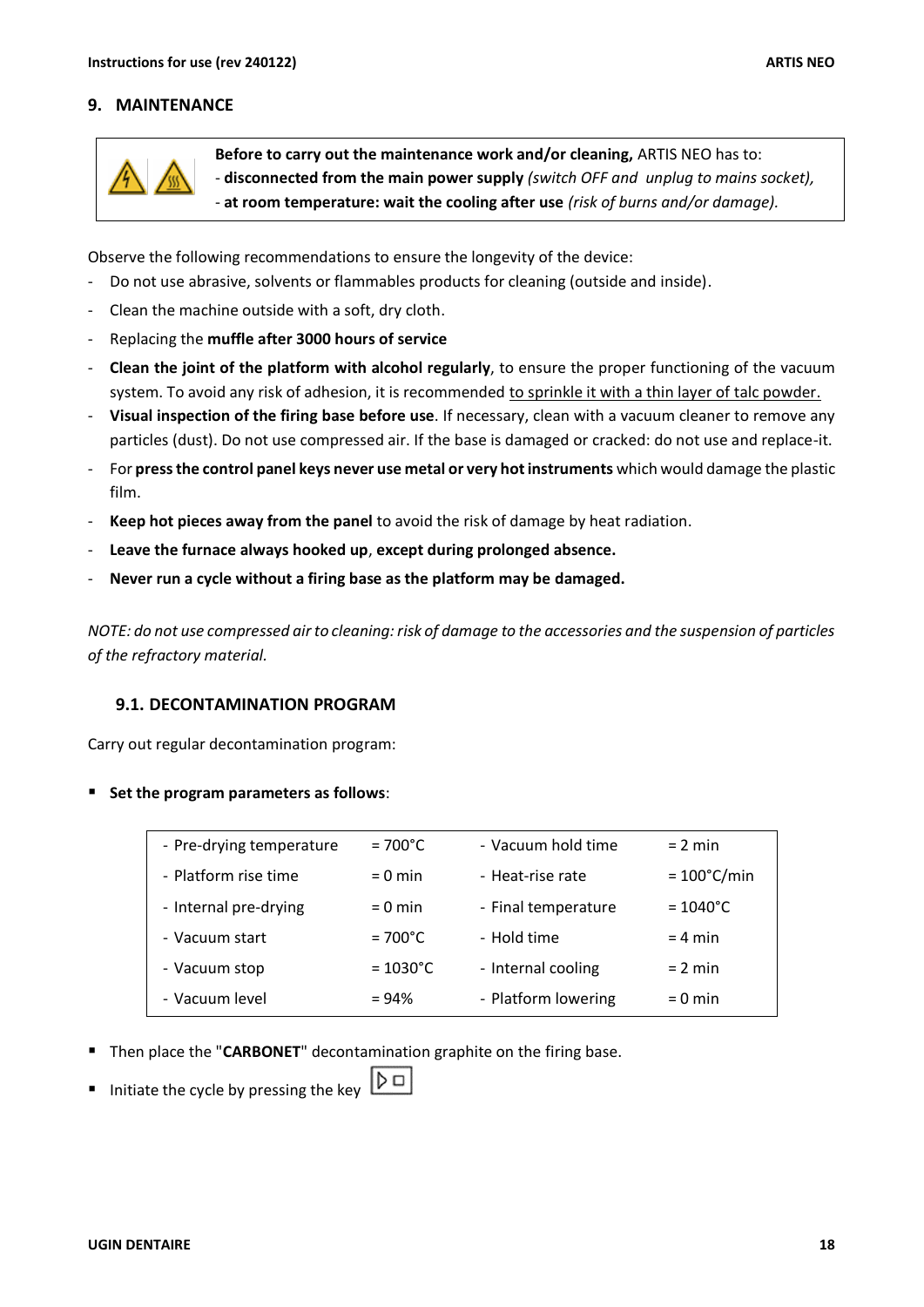#### <span id="page-19-0"></span>**9.2. TROUBLE-SHOOTING**

#### **Type of fault displayed continuous alarm sounds: operator action required.**

- P - First stop the alarm by pressing the key
- Depending on the type of fault displayed, consult the list below to determine the cause or causes of failure and contact your After-Sales Service.
- The different types of faults are numbered.

| <b>PROBLEME</b>                                                | <b>CAUSE</b>                                                              |
|----------------------------------------------------------------|---------------------------------------------------------------------------|
| <b>FAILURE 1:</b><br><b>THERMOCOUPLE</b><br><b>MALFUNCTION</b> | The thermocouple is broken and/or connecting cable (orange).              |
| <b>FAILURE 2:</b>                                              | Programmed final temperature exceed by + 50°C. It is generally caused by: |
| <b>HEAT MALFUNCTION</b>                                        | - an anomaly in TRIAC on the furnace circuit board,                       |
|                                                                | - a new cycle start too near to the previous one.                         |
| <b>FAILURE 4:</b>                                              | There are two main causes:                                                |
| <b>VACUUM PUMP</b>                                             | - the pump is out of order,                                               |
| <b>MALFUNCTION</b>                                             | - the electric or pneumatic connection is defective or non-existent.      |
|                                                                | Check the cleanness of the platform and the seal (ceramic splinter).      |
| <b>FAILURE 8:</b>                                              | The solenoid valve is clogged or improperly connected to the board        |
| <b>AIR MALFUNCTION</b>                                         | (GREEN/GREEN WIRE).                                                       |
| <b>FAILURE 16-32:</b>                                          | The platform is blocked in position. Several possible reasons:            |
| <b>PLATFORM MALFUNCTION</b>                                    | - the back-geared motor is out of order,                                  |
| (UP-DOWN)                                                      | - the transmission belt is broken,                                        |
|                                                                | - the electric connection on the board is defective (RED/BLUE WIRE),      |
|                                                                | - the motor pinion is loose on the motor shaft.                           |
|                                                                |                                                                           |

- **After the correction of the problem**, push the button **in** order to restore the normal display. Start the cycle again for verification (just for a test, no-load).

*CAUTION: the list given above is only partial, in that certain displays may combine several failures. Example: FAILURE 22 = FAILURE 16+4+2*

**Whatever the case, it is essential that you contact your After-Sales Service.**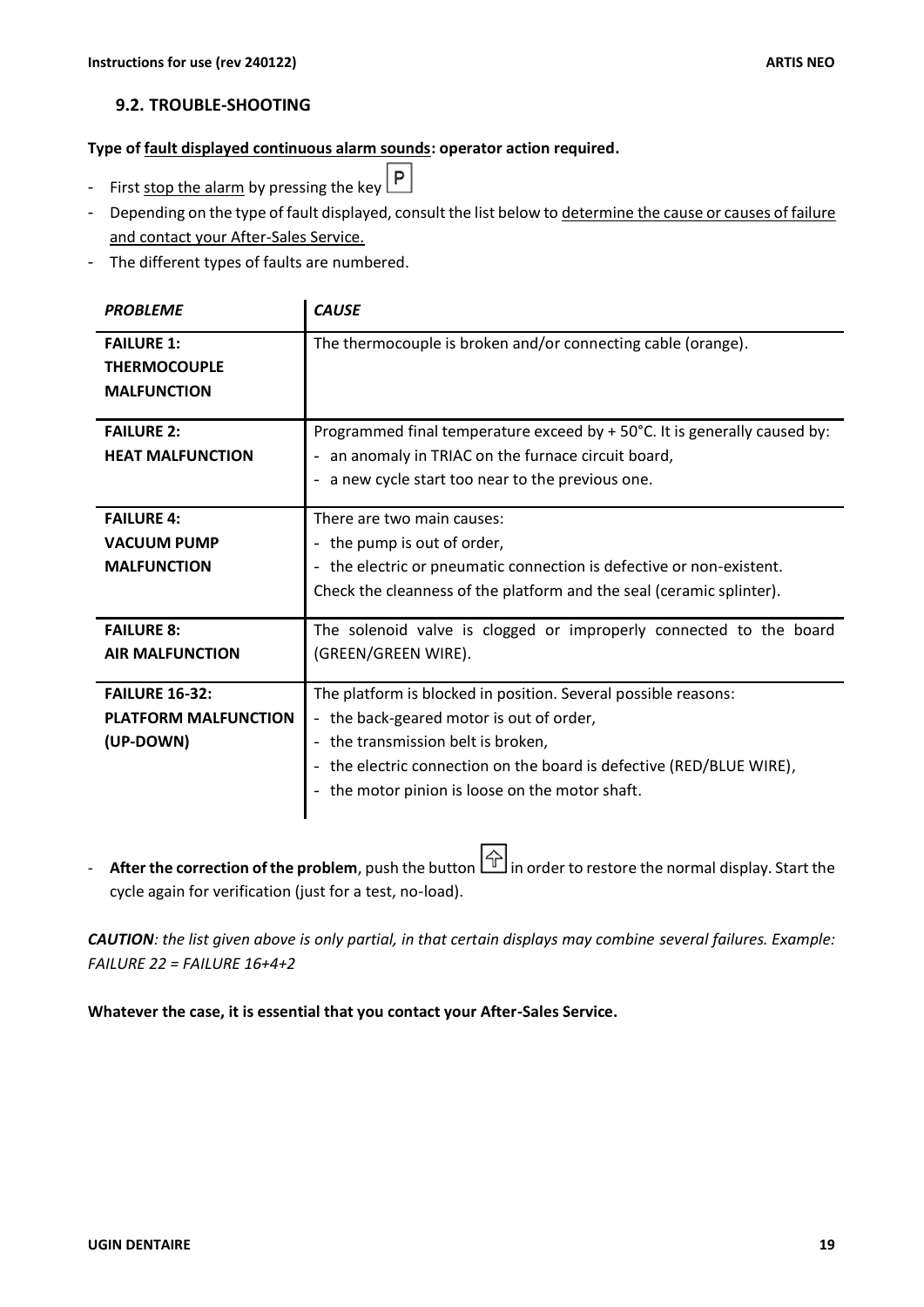#### <span id="page-20-0"></span>**9.3. PROTECTION**

#### ▪ **PROGRAMS**

Your programs are protected by an EEPROM memory, which operates without batteries.

#### ▪ **OVERVOLTAGE**

The power supply to furnaces with micro-processing units requires perfect filtering. The ARTIS NEO furnace is protected against over-voltage by a system of active and passive filters. However, very high over-voltages may interfere with your programs.

As a precautionary measure, we recommend that you keep a record of your programs in the notebook provided for that purpose.

#### ▪ **"WATCHDOG"**

A separate circuit continually monitors microprocessor operation. In the event of a malfunction, it switches the unit to safeguard status.

#### ▪ **OUTLET VOLTAGE VARIATION**

Within a limit of  $\pm 20$  volts, the furnace self-corrects the variation and maintains the same accuracy.

#### ▪ **INTERRUPTION OF POWER SUPPLY**

If the power supply is cut off, the cycle stops but will begin again at the same point once the mains voltage is re-established.

Depending on the length of the interruption, the operator will decide whether to continue or cancel the cycle.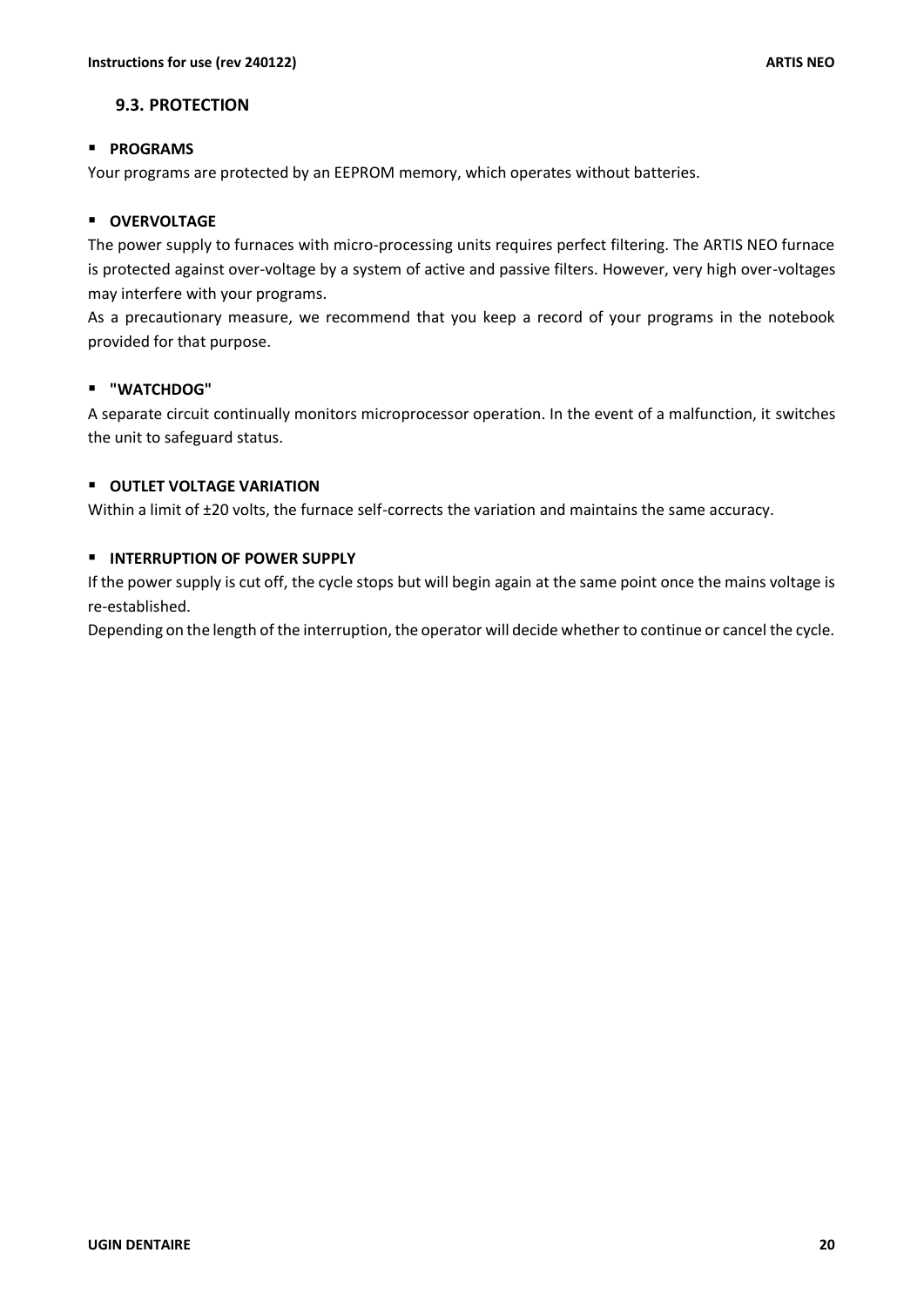#### <span id="page-21-0"></span>**10. VACUUM UNITS CONVERSION TABLE**

| % vacuum | mm Hg | in Hg | mbar   |
|----------|-------|-------|--------|
| 0        | 0     | 0     | 0      |
| 5        | 38    | 1.49  | 50.663 |
| 10       | 76    | 2.99  | 101.33 |
| 15       | 114   | 4.48  | 151.99 |
| 20       | 152   | 5.98  | 202.65 |
| 25       | 190   | 7.48  | 253.31 |
| 30       | 228   | 8.97  | 303.98 |
| 35       | 266   | 10.47 | 354.64 |
| 40       | 304   | 11.96 | 405.3  |
| 45       | 342   | 13.46 | 455.96 |
| 50       | 380   | 14.96 | 506.63 |
| 55       | 418   | 16.45 | 557.29 |
| 60       | 456   | 17.95 | 607.95 |
| 65       | 494   | 19.44 | 658.61 |
| 70       | 532   | 20.94 | 709.28 |
| 75       | 570   | 22.44 | 759.94 |
| 80       | 608   | 23.93 | 810.6  |
| 85       | 646   | 25.43 | 861.26 |
| 90       | 684   | 26.92 | 911.93 |
| 95       | 722   | 28.42 | 962.59 |
| 99       | 752   | 29.60 | 1002.6 |
| 100      | 760   | 29.92 | 1013.3 |

| <b>CONVERSION FORMULA</b>            | <b>EXAMPLE</b>             |
|--------------------------------------|----------------------------|
| $P$ (% vacuum) = P (mm Hg) / 7.6     | 700 mm Hg / 7.6 ≈ 92%      |
| $P$ (% vacuum) = P (inch Hg) / 0.299 | 27 inch Hg / 0.299 ≈ 90.3% |

#### <span id="page-21-1"></span>**11. TEMPERATURE UNITS CONVERSION**

| <b>CONVERSION FORMULA</b>                | <i><b>EXAMPLE</b></i>                          |
|------------------------------------------|------------------------------------------------|
| $T(^{\circ}C) = [T(^{\circ}F) - 32]/1.8$ | $(700^{\circ}F - 32) / 1.8 = 371.11^{\circ}C$  |
| $T$ (°F) = T (°C) x 1.8 + 32             | $600^{\circ}$ C x 1.8 + 32 = 1112 $^{\circ}$ F |

*°C: degrees Celsius*

*°F: degrees Fahrenheit*